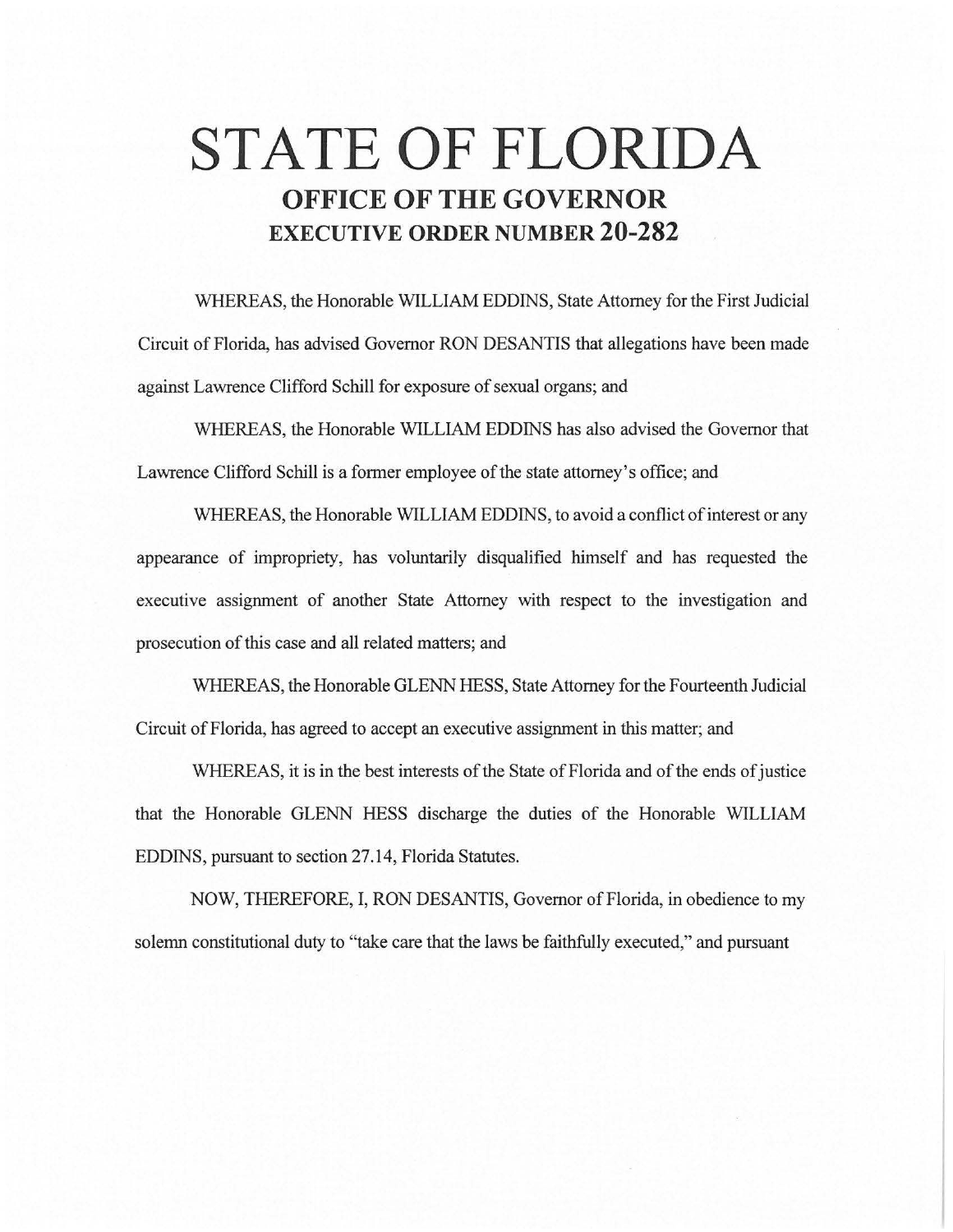to the Constitution and laws of the State of Florida, issue the following Executive Order, effective immediately:

## Section 1.

The Honorable GLENN HESS, State Attorney for the Fourteenth Judicial Circuit of Florida, referred to as the "Assigned State Attorney," is assigned to discharge the duties of the Honorable WILLIAM EDDINS, State Attorney for the First Judicial Circuit of Florida, as they relate to the investigation, prosecution, and all matters related to Lawrence Clifford Schill.

## Section 2.

The Assigned State Attorney or one or more Assistant State Attorneys and Investigators, who have been designated by the Assigned State Attorney, shall proceed immediately to the First Judicial Circuit of Florida, and are vested with the authority to perform the duties prescribed herein.

## Section 3.

All residents of the First Judicial Circuit are requested, and all public officials are directed, to cooperate and render whatever assistance is necessary to the Assigned State Attorney, so that justice may be served.

## Section 4.

The period of this Executive Assignment shall be for one (1) year, to and including November 17, 2021.